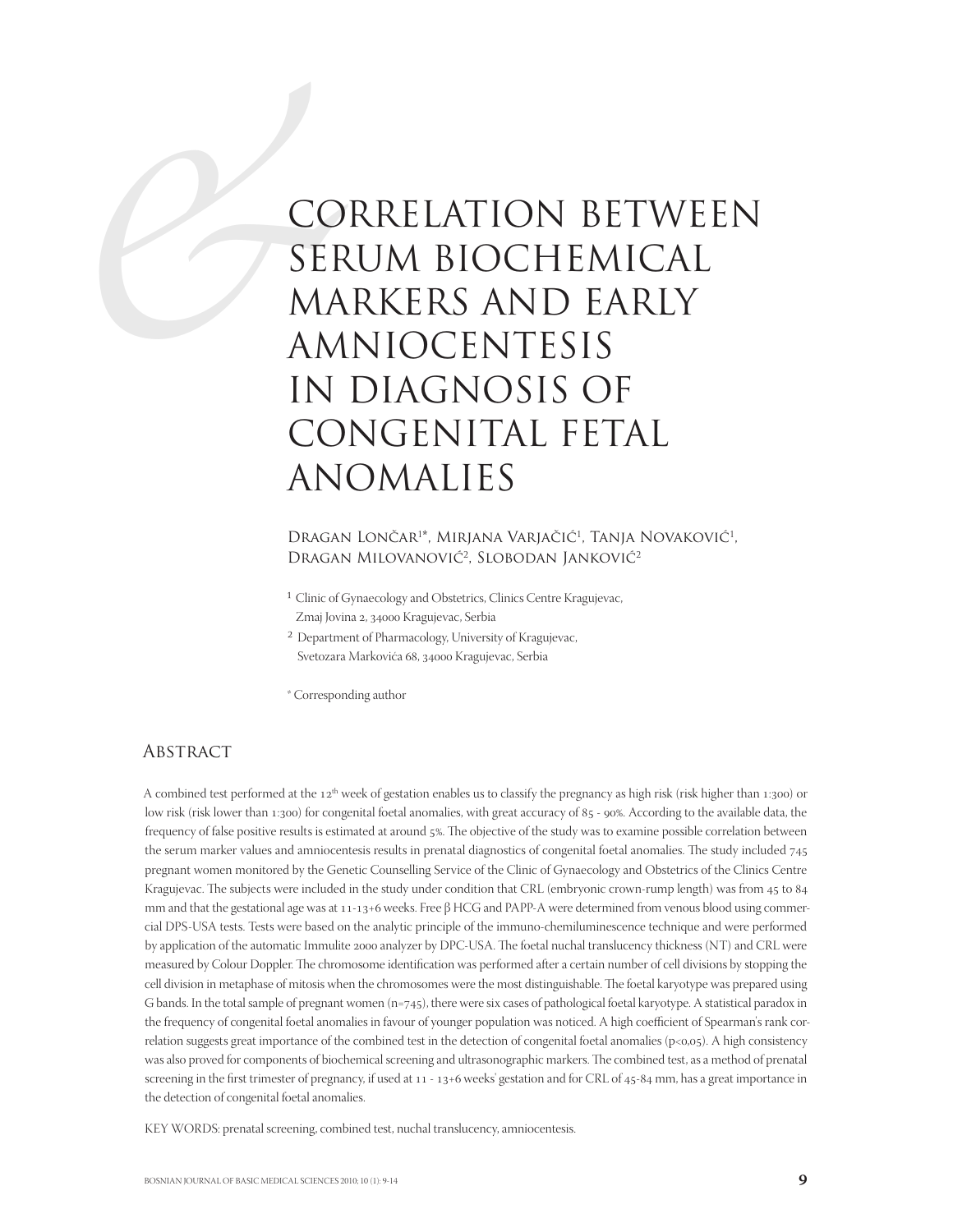## **INTRODUCTION**

In our country, no official guidelines for screening for Down syndrome exist. However, most perinatologists, after biochemical screening in the first trimester of pregnancy, perform a combined screening in accordance with the recommendations of the Foetal Medicine Foundation - FMF, London. Performing a combined test in the 12th week of gestation which includes a combined assessment of the presence of chromosomopathy by nuchal thickness scan between 11 and 13+6 weeks' gestation, when the crown to rump length is between 45 - 84 mm, and a biochemical test - detection of serum PAPP-A markers and free ß-HCG, the pregnancy can be classified as high risk (risk higher than 1:300) or low risk (risk lower than 1:300) with a great accuracy of  $85 - 90\%$ . The frequency of false positive results in the literature is estimated at around  $5\%$  (1). Therefore, in recent years, perinatologists worldwide have tried to minimize the number of recommended invasive procedures. Primarily, "additional" ultrasound markers were introduced: nuchal translucency measurement, nasal bone scan, frontal-maxillary personal angle, Ductus venosus Doppler flow during atrial contraction and tricuspid regurgitation. This approach has an accuracy of 95%, with  $2\%$  of false positives (2). According to the latest recommendations by Foetal Medicine Foundation, London from 2007 (Theoretical Course for the Certificate of Competence in Ultrasound Examination at  $11-13+6$  Weeks), high risk pregnancies are those in which the risk for  $T_{21}$  assessed by combined test is higher than 1:50; moderate risk pregnancies are those with the combined test results in the range from  $1:51$ to 1:1000, while low risk pregnancies are those with the risk less than 1:1001. In this way the primary choice of pregnant women for an invasive procedure based on the test results is further decreased  $(3)$ . In the last few years, the aim of numerous investigations was to develop non-invasive methods of prenatal diagnosis based on isolation and examination of foetal cells from maternal blood. These studies are based on the presence of foetal free (extracellular) DNA in maternal plasma and quantification of male DNA concentrations in pregnancies with male foetuses using the real time PCR.

#### **Objective**

The objective of the paper was to determine the correlation between the serum markers values and amniocentesis results in the prenatal diagnosis of congenital foetal anomalies.

## Materials and Methods

This intervention observational study was carried out at the Clinic of Gynaecology and Obstetrics of the CC Kragujevac in the period from 2007-2009. In the course of the study, the clinical–experimental method was used. Each patient was given a full explanation of the plan and the objective of the study and all the subjects gave their informed consent to participate. The Ethical Committee of the CC Kragujevac approved the study. It included 745 pregnant women monitored by the Genetic Counselling Service Committee of the Clinic of Gynaecology and Obstetrics of the CC Kragujevac.

The study inclusion criteria involved:

1. The CRL (crown-rump length) between 45 and 84 mm.

2. The gestational age of  $11 - 13 + 6$  weeks.

Out of the total number of subjects, 185 underwent a complete laboratory examination with ultrasonographic scan at  $11-13+6$  weeks' gestation. The amniocentesis for determination of the fetal karyotype was performed in the whole sample of 745 pregnant women.

The obtained test results and serum and ultrasonographic marker values were compared with the early amniocentesis findings. This gave us an opportunity to establish their sensitivity, specificity and predictive values in the detection of congenital foetal anomalies.

The following parameters were analyzed:

- PAPP-A (multiple of the median – MoM)

- Free β HCG (multiple of the median – MoM)

Free β HCG and PAPP-A were measured from venous blood using commercial DPS-USA tests. The tests were based on the analytic principle of the immuno-chemiluminescence technique and were performed by application of the automatic Immulite 2000 analyzer by DPC-USA The foetal nuchal translucency thickness (NT) and CRL were measured by Colour Doppler. For measurements of the foetal nuchal translucency thickness NT we used a high-resolution ultrasound device with a cine loop which allowed replay and a calliper which provided measurements in decimal form. Only the head and the upper chest were scanned. Since the magnification was maximal, the minimal movement of the calliper changed the measurement only by 0,1 mm. The nuchal translucency was measured on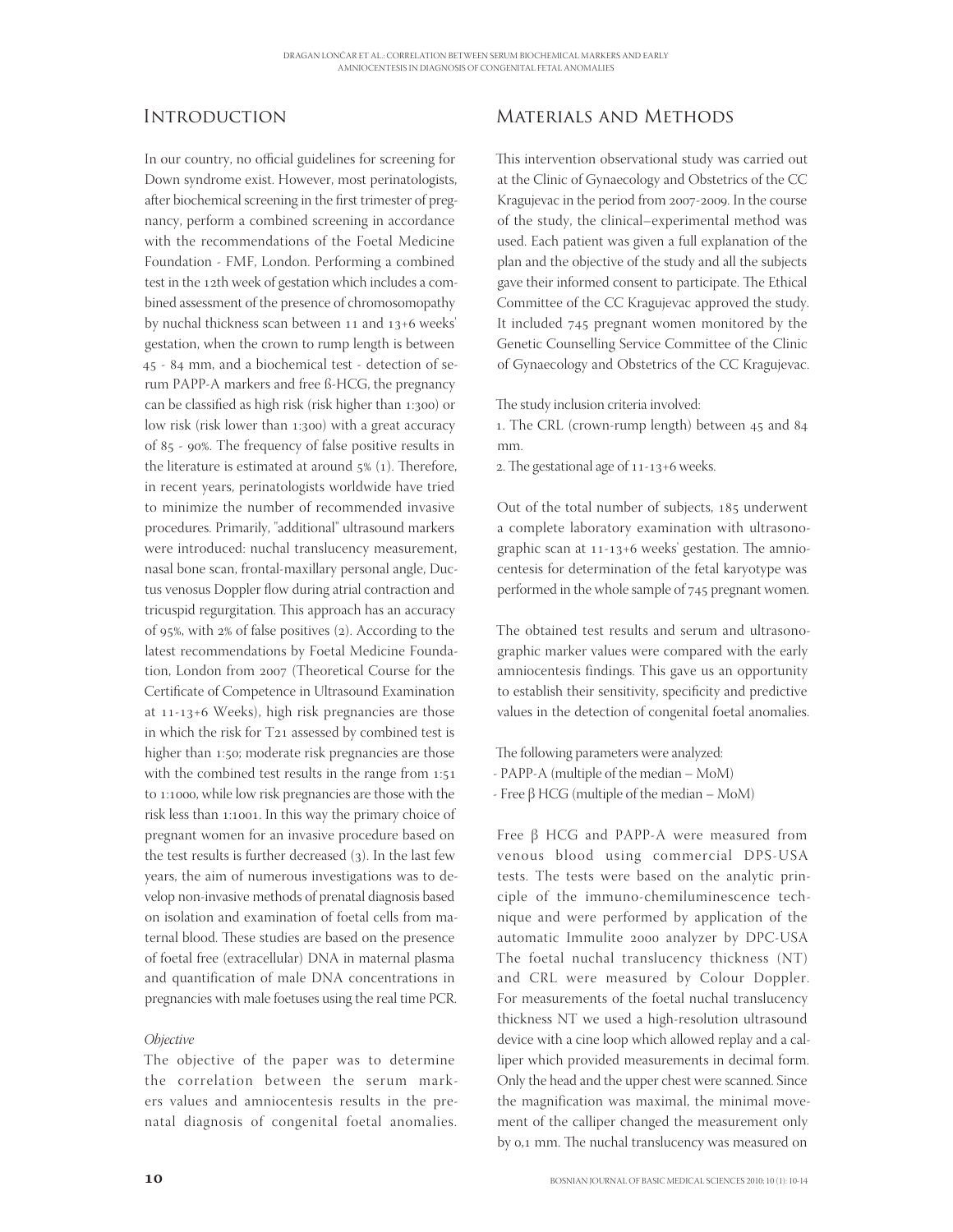the foetus in the neutral position. The maximum thickness of subcutaneous translucency between skin and soft tissue was measured above the cervical spine. The CRL (crown-rump length) was measured by Colour Doppler. All ultrasound scans were performed using "Aloka prosound 3500" at the Clinic of Gynaecology and Obstetrics of the Clinical Centre Kragujevac.

#### Cytological methods for chromosome identification

After a certain number of cell divisions, plant alkaloid colchicine that prevents the formation of the mitotic spindle was added to the culture medium. The cells were arrested in the metaphase of mitosis when the chromosomes were the most distinguishable. After additional processing, the chromosomes were stained with Giemsa solution. Each chromosome presents specific and always the same pattern of bands (Gbands - stained with Giemsa). Then, the chromosomes were photographed, cut out and arranged in pairs by size, and the foetal karyotype was established. All the obtained data were stored in a unique database with an obligatory logic control.

The statistic analysis included:

- calculation of the mean value, SD, the value range for each numerical parameter, and analysis of the obtained values in relation to the subgroups,

- Spearman's coefficient was used for assessment of correlation.

The statistic data processing was performed on a PC using a statistical program SPSS for Windows and the obtained results were presented in tabular form with commentary.

| Year         | Number of<br>performed<br>amniocentesis | Karyotype<br>Sy Down | Karyotype<br>Sy Edwards |
|--------------|-----------------------------------------|----------------------|-------------------------|
| 2007         | 308                                     | 2(0.65%)             | $0(0,00\%)$             |
| 2008         | 437                                     | 3(0,68)              | $1(0,22\%)$             |
|              |                                         | 5(0.67%)             | 1(0.13%)                |
| <b>TOTAL</b> | 745                                     |                      | $6(0,80\%)$             |

TABLE 1. The number of early amniocentesis performed in the period from 2007 to 2009

#### **RESULTS**

In the examined population of pregnant women,  $(n=745)$ , 6 or 0,80% of them had pathological amniocentesis findings. The average age of the examined pregnant women with physiological amniocentesis findings was  $35,17\pm 3,45$ . The median value of fbHCG was  $40,21\pm42,54$  mlU/ml, and the median value of PAPPA was 1,89±0,88 mlU/ml. The corrected MoM for fbHCG was  $0.85\pm0.92$ , and for PAPPA it was  $0.92\pm0.52$ . The foetal CRL was  $64,7\pm8,57$ mm, and the nuchal translucency (NT) was  $1,76\pm0,38$ mm. The average gestation age with normal foetal karyotype was  $89,6±11,00$  days.

The average age of the examined pregnant women with positive amniocentesis results was  $31,4\pm 4,60$ . In the same group, the median value of fbHCG was  $147,4\pm 94,22$ , and median value of PAPPA was  $1,64\pm 1,17$ ml/Uml. The corrected MoM for fbHCG was  $3,45\pm1,98$ , and for PAPA the corrected MoM was  $0.63\pm0.29$ . The average crown-rump length was  $60,3\pm8,62$ , and the nuchal translucency thickness was  $1,97\pm0,30$ mm. The average gestational age was  $85.5 \pm 3.88$  days.

| Variable                 | fbHCG | Corr MoM<br>Fb HCG | <b>PAPPA</b> | Corr MoM<br><b>PAPPA</b> |
|--------------------------|-------|--------------------|--------------|--------------------------|
| fbHCG                    | 1.000 | 0.983              | 0.988        | 0.935                    |
| Corr MoM<br><b>bHCG</b>  | 0.983 | 1.000              | 0.987        | 0.987                    |
| <b>PAPPA</b>             | 0.988 | 0.987              | 1.000        | 0.988                    |
| Corr MoM<br><b>PAPPA</b> | 0.935 | 0.984              | 0.988        | 1.000                    |

TABLE 3. Correlation between biochemical markers in the group with foetal pathological karyotype after amniocentesis. Spearman's rank correlation coefficient (p<0,05),  $n=6$ 

Table 3. shows a high correlation coefficient between the studied variables which is predicative of fetal anomalies in the population of pregnant women with pathological amniocentesis findings.

| fbHCG<br>$m$ l $U/m$ l | MoM<br>/Corr | <b>PAPPA</b><br>mlU/ml | MoM<br>/Corr | CRL<br>mm | NT<br>/mm | Gestational<br>week/days | Age  | Biochemical test risk+<br>ultrasonographic<br>marker | rAC/Sy |
|------------------------|--------------|------------------------|--------------|-----------|-----------|--------------------------|------|------------------------------------------------------|--------|
| 125,0                  | 3.37         | 3,78                   | 1.06         | 63        | 2,1       | 86                       | 30,9 | 1:119                                                | Dwn    |
| 135,0                  | 3,57         | 0,93                   | 0.45         | 65        | 1,5       | 90                       | 30,4 | 1:110                                                | Dwn    |
| 182,0                  | 4,07         | 0,77                   | 0,35         | 56        | 2,0       | 82                       | 24,1 | 1:70                                                 | Dwn    |
| 300.0                  | 6.39         | 1,24                   | 0,55         | 48        | 2,4       | 81                       | 30,1 | 1:50                                                 | Dwn    |
| 133,0                  | 3.10         | 2,21                   | 0.91         | 57        | 2,0       | 84                       | 37,0 | 1:249                                                | Dwn    |
| 9,4                    | 0.22         | 0.93                   | 0.46         | 73        | 1.8       | 90                       | 35.7 | 1:70                                                 | Edw    |

**CRL (fetal crown-rump length); NT (fetal nuchal translucency); Dwn (Sy Down-T21); Edw ( Sy Edwards-18)**

TABLE 2. The studied parameter values in pregnant women with pathological findings of early amniocentesis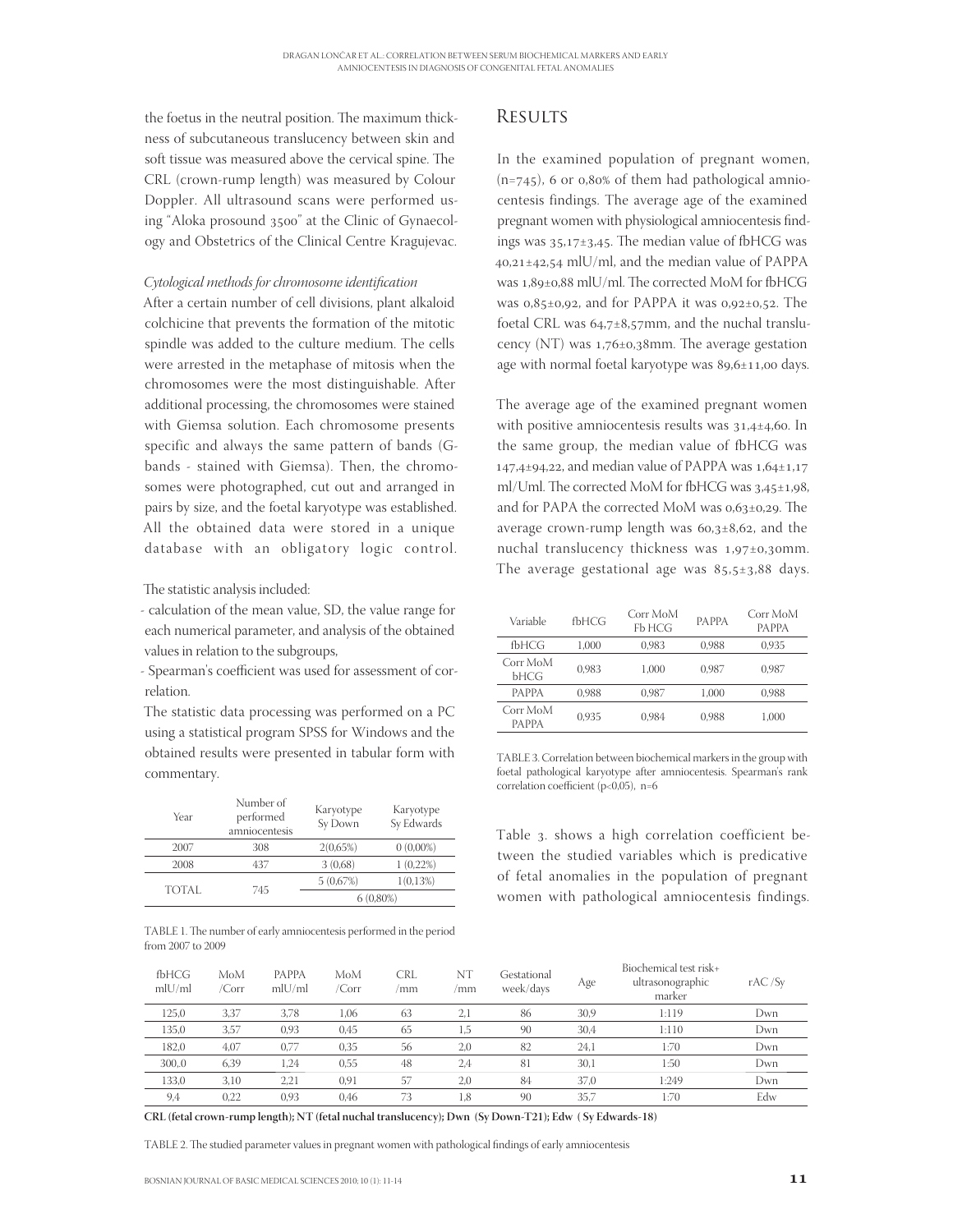| Variable    | CRL   | NT    | Age   | Gestational |  |
|-------------|-------|-------|-------|-------------|--|
|             |       |       |       | age         |  |
| CRL         | 1.000 | 0.991 | 0.998 | 0.987       |  |
| NT          | 0.991 | 1.000 | 0.955 | 0.868       |  |
| Age         | 0.998 | 0.955 | 1.000 | 0.994       |  |
| Gestational | 0.087 | 0,868 | 0.994 | 1.000       |  |
| age         |       |       |       |             |  |

TABLE 4. Correlation between ultrasonographic markers and the age in the group with pathological foetal karyotype after amniocentesis. Spearman's rank correlation coefficient (p<0,05),  $n=6$ 

Table 4. shows the importance of ultrasonographic markers in detection of congenital foetal anomalies in the studied pregnancies with high rank correlation.

| Variable           | CRL   | NT    | Age   | Gestational<br>age |
|--------------------|-------|-------|-------|--------------------|
| CRL                | 1.000 | 0.992 | 0.988 | 0.996              |
| NT                 | 0.992 | 1.000 | 0.999 | 0.967              |
| Age                | 0.988 | 0.999 | 1.000 | 0.995              |
| Gestational<br>age | 0.996 | 0.967 | 0.995 | 1.000              |

TABLE 5. Correlation between ultrasonographic markers and age in the group with physiological foetal karyotype after amniocentesis. Spearman's rank correlation coefficient (p<0,05), n=185

| Variable                 | fbHCG | <b>PAPPA</b> | Corr MoM<br>fbHCG | Corr MoM<br><b>PAPPA</b> |
|--------------------------|-------|--------------|-------------------|--------------------------|
| fbHCG                    | 1.000 | 0.999        | 0.946             | 0.989                    |
| <b>PAPPA</b>             | 0.999 | 1.000        | 0.999             | 0.986                    |
| Corr MoM<br>fbHCG        | 0.946 | 0.999        | 1.000             | 0.993                    |
| Corr MoM<br><b>PAPPA</b> | 0.989 | 0.986        | 0.993             | 1.000                    |

TABLE 6. Correlation between biochemical parameters in the group with physiological fetal karyotype after amniocentesis. Spearman's rank correlation coefficient (p<0,05), n=185

Tables 5. and 6. show that a high correlation between physiological values of biochemical parameters and normal ultrasonographic markers has a great predicative importance in clinical risk assessment of congenital foetal anomalies.

#### Discussion

The foetal nuchal translucency between  $11-13+6$  weeks of gestation combined with the mother's age represents an effective screening method for trisomy 21, which detects 75% of trisomic pregnancies with the rate of invasive interventions of  $5$ %. When free β-human chorionic gonadotropin and PAPP-A (pregnancy associated  $plasma protein A)$  in maternal blood between 11 and  $11 - 13 + 6$  weeks of gestation are taken into consideration, the detection rate of chromosomopathies rises to  $85 90\%$  (4). Barclay (5) measured NT in a sample of  $11281$ pregnant women and discovered 118 congenital foetal

anomalies. There were  $52$  cases of trisomy  $21, 71.2\%$ of which had NT above  $95<sup>th</sup>$  percentile between 11-14 weeks of gestation. In the same study, this percentage decreases to 56 % in the period between 15-16 weeks of gestation  $(5)$ . In 2005, Manni  $(6)$  studied 32000 foetuses of gestational age between 11-14 weeks. He measured NT in pregnant women whose average age was 32. In  $854$  (5,1%) of the foetuses, NT was above 95<sup>th</sup> percentile, 744 (87,1%) of which had a normal karyotype. Out of 110 diagnosed chromosomopathies, 72 were trisomy 21 (6). The diameter of foetal nuchal translucency of 3 mm is associated with a threefold increase in the risk of trisomy 21, while the diameters of  $_4$  mm,  $_5$  mm and  $_6$  mm are associated with 18-fold, 28-fold, and 36-fold increases. The nuchal translucency of 6 mm as a separate marker detects Down syndrome in 40 % of the cases. PAPP-A is a protein that is synthesized in intervillous placental cytotrophoblast. It enables binding of the insulin-like growth factor (IGF) to proteins  $4$  and  $5$ , thus enabling the interaction with cell receptors. The decreased PAPP-A activity causes stagnation in growth, preeclampsia, preterm births and pregnancy loss in his study, Spencer  $(4)$ stated that in the sample of  $54$   $722$  one foetus pregnancies in the first trimester there was MoM PAPP-A lower than  $0.415$  or below  $5<sup>th</sup>$  which resulted in foetal loss before 24 weeks of gestation. Zournatzi  $(7)$  stated that the MoM value above 1,83 for fbHCG in the first trimester, together with the MoM for PAPP-A below 0,38 detected trisomy 21 in 50% of the cases. The same author claimed that fbHCG combined with the pregnant woman's age at the same gestational age had a detection rate of up to  $45\%$  for trisomy 21 (7). The combination of both bi˝ochemical parameters with the pregnant woman's age had a detection rate of 65%. According to the published studies the level of free β-HCG in maternal blood normally decreases during gestation (8). In pregnancies affected by trisomy 21, free β-HCG is increased. The maternal blood levels of PAPP-A normally increase with gestation, while with pregnancies affected by trisomy  $21$  it decreases (9). For a certain gestational age, the levels of β-HCG and PAPP-A present a probability factor that is multiplied with the initial risk in order to calculate the new risk (10). The higher the level of β-HCG and the lower the level of PAPP-A, the higher the risk for trisomy  $21$  is. In pregnancies with trisomy  $21$ , at  $12$ week of gestation, the free β-HCG concentration in maternal serum is higher than in pregnancies with foetuses without chromosomal abnormalities (around  $2 \text{ MoM}$ ), while the PAPP-A concentration is lower (around  $0.5$ )  $M<sub>o</sub>M$ ). The difference in serum free β-HCG between normal pregnancies and those affected with trisomy 21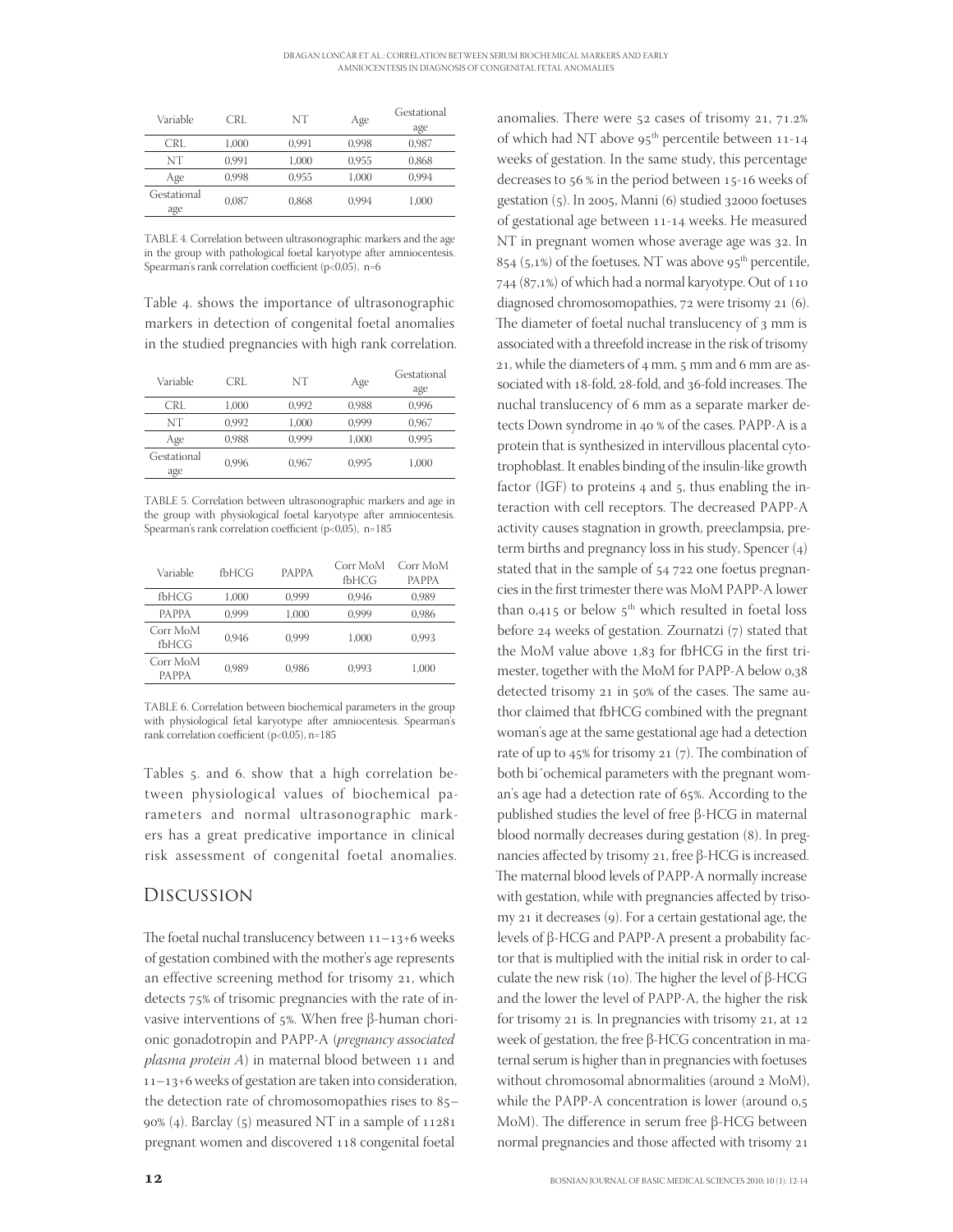increases with gestational duration, and differences in PAPP-A levels decreases with gestational duration. According to the literature, there is no significant relation between the foetal NT and the free β-HCG or PAPP-A in maternal serum neither in normal nor in pregnancies affected by trisomy 21, therefore ultrasound and biochemical markers can be combined in order to make screening more effective than when separate methods are used  $(11,12)$ . In order to calculate an individual risk it is necessary to multiply the initial or a priori risk that depends on maternal and gestational age with several probability or risk factors that depend on screening test results done during the pregnancy. The probability or risk factor for an ultrasound finding or biochemical result is calculated when the percentage of foetuses with chromosomopathies is divided with the percentage of normal foetuses with the same findings. Further investigation is needed in order to determine which techniques will improve prenatal screening and enable it to

achieve the reliability of invasive methods  $(13)$ . About 1 in 103-107 nucleated cells in maternal blood is foetal. The number of foetal cells can be increased to about 1 in 10-100 by different techniques such as magnetic cell sorting - MACS or fluorescence activated cell sorting -FACS after binding of magnetically labelled or fluorescent antibodies onto specific cell surface markers  $(14.15)$ . However, using chromosome specific DNA probes, as well as fluorescent in situ hybridisation (FISH), it is possible to suspect foetal trisomy by the presence of three-signal nuclei in some of the maternal blood cells enriched for fetal cells. There are some contradictory results regarding the presence of extracellular foetal DNA in pregnancies with trisomy  $21 - in$  some studies the levels were elevated, but in others there was not a significant difference between normal and pregnancies with chromosomopathies. Time will show whether extracellular foetal DNA will become another marker in maternal blood screening for foetal abnormalities.

## Conclusion

We can conclude that the results of this study are in accordance with those found in the literature. The combined screening test, if used methodologically correctly, has a high predictive value for detection of congenital foetal anomalies, as indicated by the positive correlation coefficient. Statistical paradox seen in higher frequency of foetal anomalies in the population of pregnant women of younger age can be explained by the fact that prenatal diagnostic methods are more rarely used in this population. We must take into serious consideration the age cut-off as a rigid legal framework in implementation of measures in pregnant women's healthcare. We witness the time when a considerable number of pregnant women does not undergo invasive prenatal diagnosis thanks to screening tests. With the right choice and interpretation of available screening tests, we can prevent loss of recourses and waste of valuable time in making a diagnosis.

#### List of Abbreviations

| CRL       | embryonic crown-rump length                    |
|-----------|------------------------------------------------|
| NT        | fetal nuchal translucency                      |
| $FbHCG$ - | <i>free beta-subunit of choriogonadotropin</i> |
| $PAPPA =$ | pregnancy-associated plasma protein a          |
| MoM       | Multiple of the median                         |